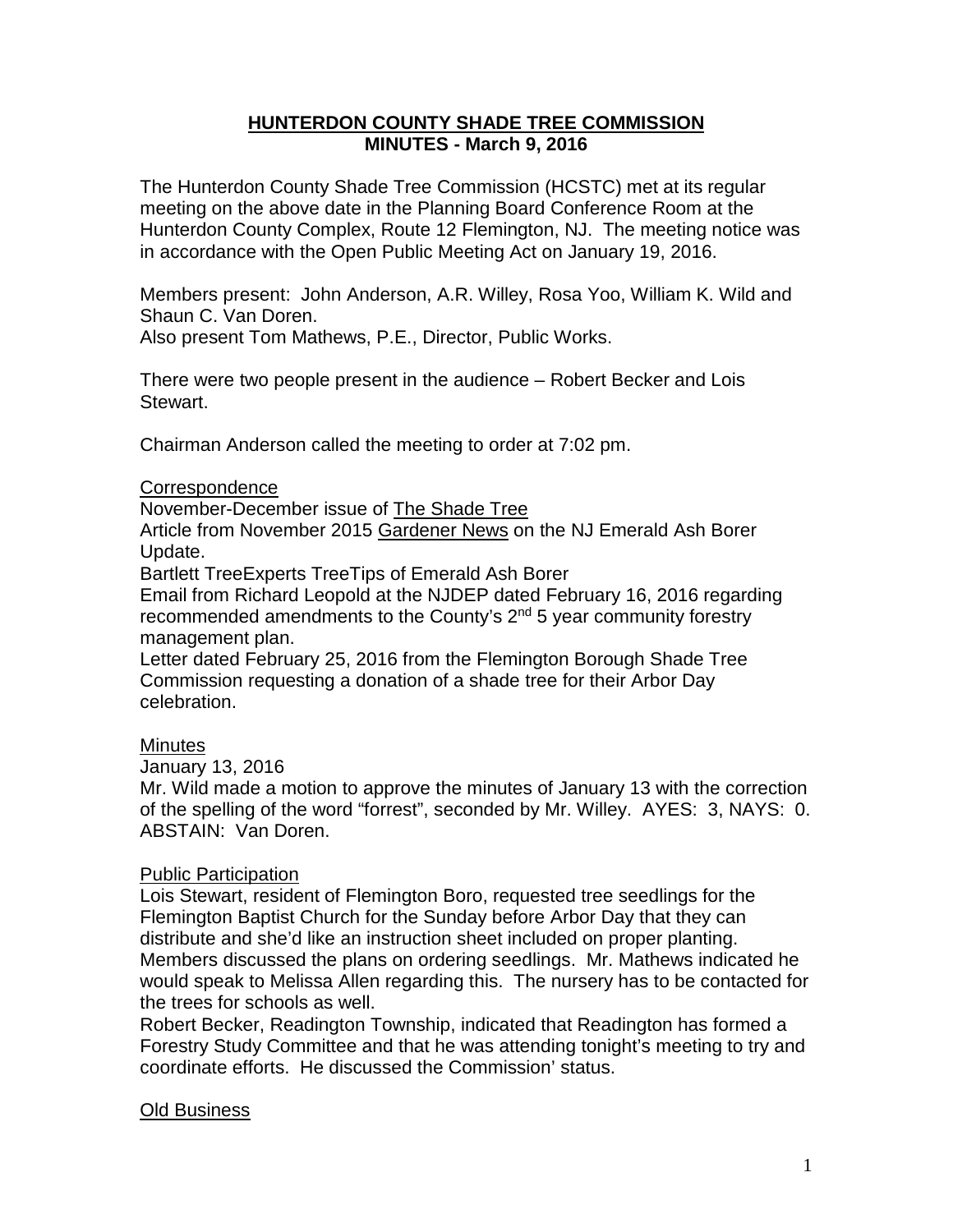### 2016 Arbor Day

A list of trees has been obtained from Hidden Acres Nursery. The request is for 1-1.5" caliper trees that are 4-5 feet tall. The species are:

Flowering Dogwood Maple Red Bud River Birch (Heritage/Regal) Oak Pear (swap out with another tree – Legacy cultivar)

Bump up the quantity to 6 each instead of 5.

The Beech tree request for Flemington Boro was discussed. Mr. Mathews will review response with Melissa.

Sites for Arbor Day were discussed with the North County Library Branch in Clinton being the site all were in agreement on for Friday, April 29 at 12 pm. Mr. Wild indicated that the existing trees there required pruning which Mr. Mathews indicated was being done. There was discussion on planting a deciduous tree – a sugar maple of 2-2.5 inch caliper. Mr. Mathews will contact the Friends of the Library inviting them to the ceremony.

Tewksbury request for a speaker – Mr. Mathews will have Melissa Allen email to Norman Diegnan indicating that the County does not have a speaker available due to the conflicts with ceremonies but someone could be available on a different day.

### 2015 Annual Community Forestry Management Report

The annual report had been updated by Melissa Allen, reviewed by Mr. Van Doren and submitted for final approval by the Freeholders.

### 2014-2018 Community Forestry Plan

The plan needs to be updated with the recommended amendments from Richard Leopold and would be for the period 2016-2020.

### Tree Inventory

Mr. Mathews reported that an intern was working on updating the system data; the existing tree inventory data is from the 2011-12 time period. A further review would be placed on an upcoming agenda.

### New Business

### Request for Earth Day Trees

The members discussed this and there are no trees available to the Flemington Raritan School District for Earth Day. Mr. Mathews will respond.